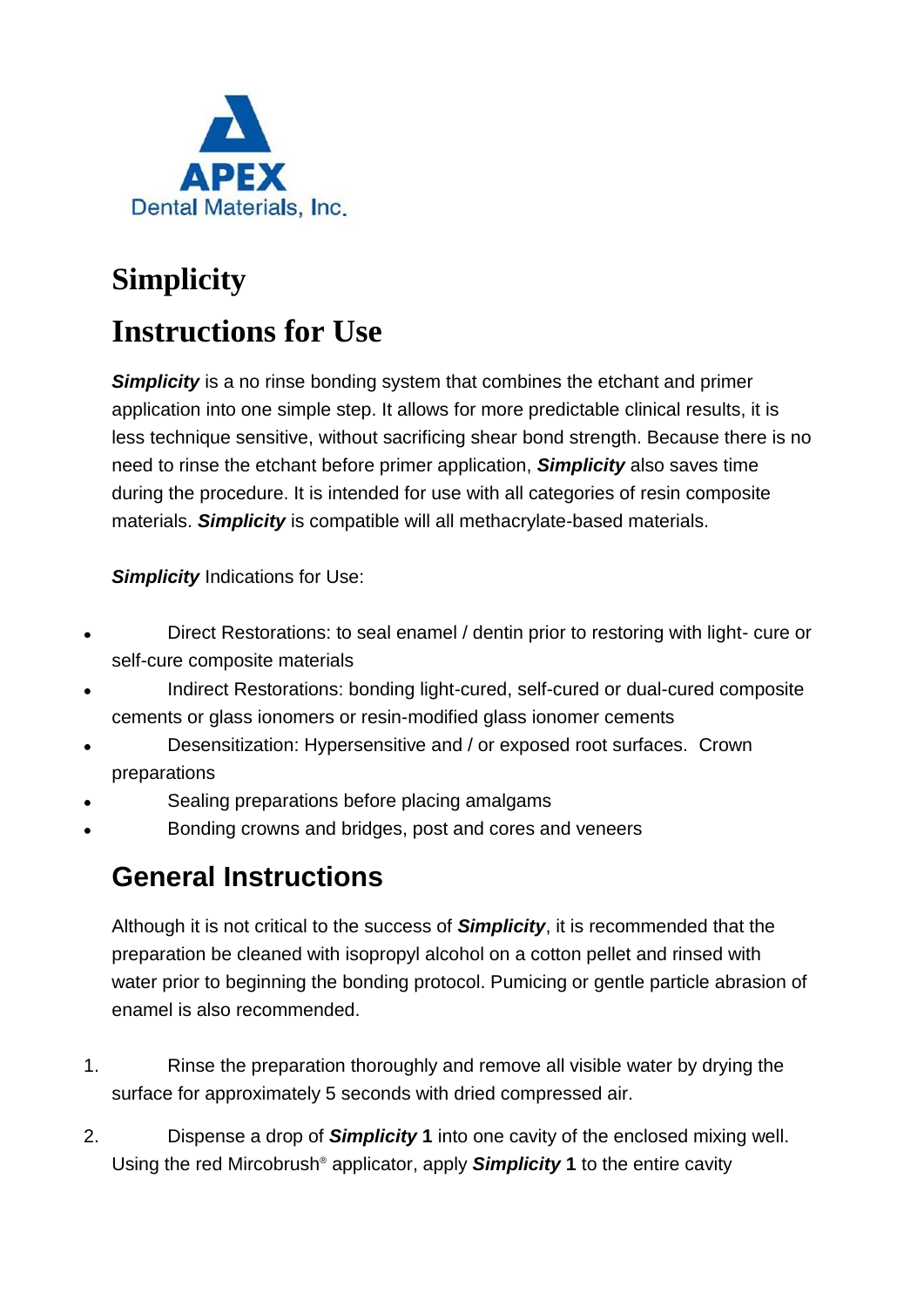preparation and the surrounding tooth structure, agitating briskly for at least 10 seconds. DO NOT DRY *Simplicity* **1**

- 3. Dispense a drop of *Simplicity* **2** into another cavity of the mixing well (dispense *Simplicity* **2** just prior to use. (Two drops may be necessary for larger preps). Using the blue Ultratip® apply three brushfuls of *Simplicity* **2** to the entire cavity preparation, dabbing each brushful to help distribute as much of the primer as possible.
- 4. Dry the primed surface with dried compressed air for at least 10 seconds with the air syringe tip as close as possible to the surface. DRY *Simplicity* **2**THOROUGHLY
- 5. Apply two additional full brushes of *Simplicity* **2** and thoroughly dry again for 5 seconds.
- 6. Light-activate for 10 seconds. *Simplicity* can be activated with any dental activation light.
- 7. Continue restorative procedure with material of choice. Follow manufacturer's instructions for all restorative materials.

NOTE: In Class I and II restorations, it is highly recommended that a thin layer (0.5mm) of a low viscosity flowable resin composite be placed on the pulpal floor of the cavity and light activated prior to the insertion of the restorative material.

NOTE: Deciduous teeth are treated in the same manner as permanent teeth.

NOTE: *Simplicity* **1** should be agitated for 20 seconds on uncut enamel.

NOTE: *Simplicity* is always light-cured before placing veneers and bonded crowns.

NOTE: If delivering a post, remove excess *Simplicity* **2** from the canal with paper points prior to drying and light-activation.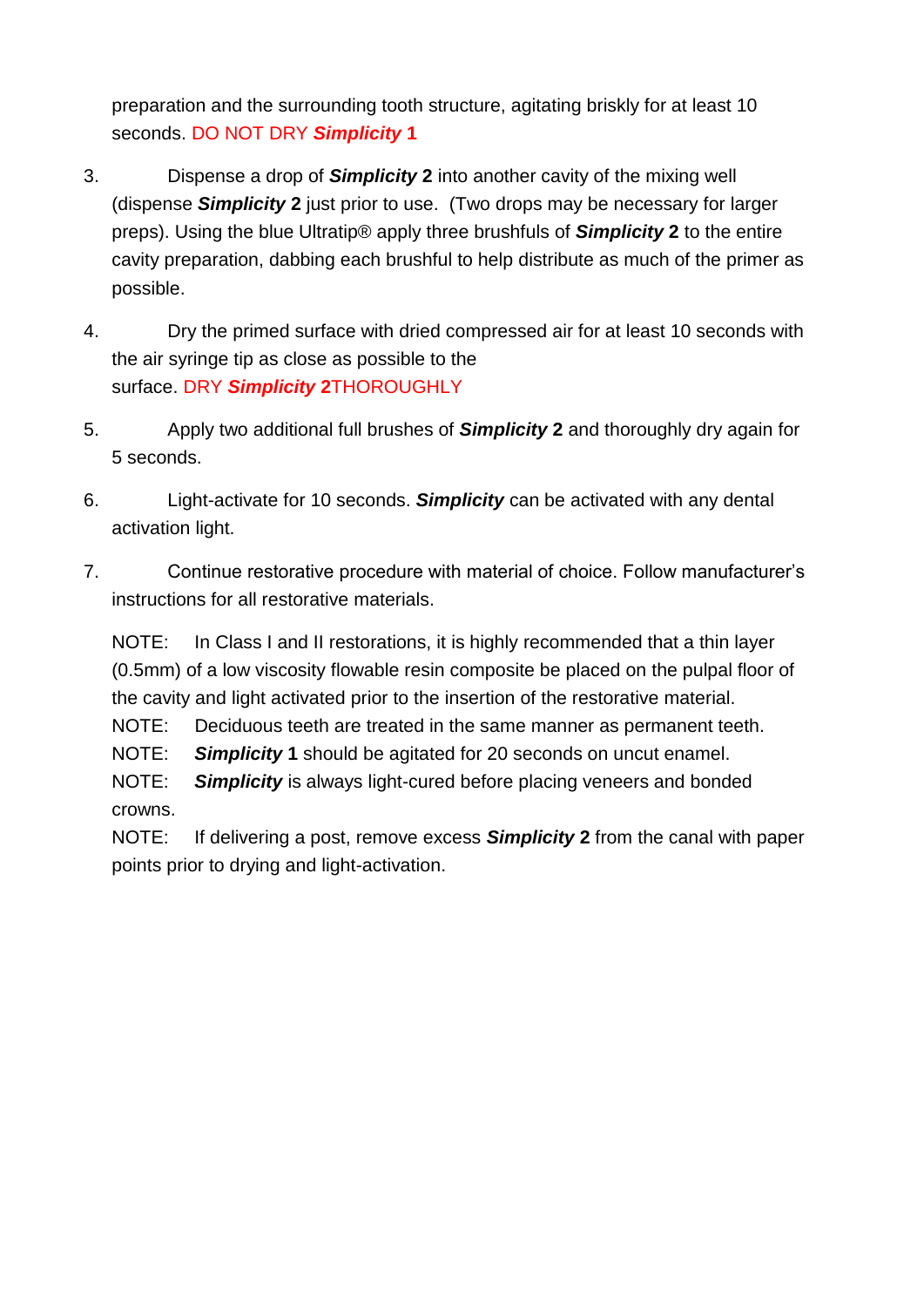## **Protocol for Delivering Indirect Restorations**

- 1. Rinse the preparation thoroughly and remove all visible water by drying the surface for approximately 5 seconds with dried compressed air.
- 2. Dispense a drop of *Simplicity* **1** into one cavity of the enclosed mixing well. Using the red Mircobrush® applicator, apply *Simplicity* **1** to the entire cavity preparation and the surrounding tooth structure, agitating briskly for at least 10 seconds. DO NOT DRY *Simplicity* **1**
- 3. Dispense a drop of *Simplicity* **2** into another cavity of the mixing well (dispense *Simplicity* **2** just prior to use. (Two drops may be necessary for larger preps). Using the blue Ultratip® apply three brushfuls of *Simplicity* **2** to the entire cavity preparation, dabbing each brushful to help distribute as much of the primer as possible.
- 4. Dry the primed surface with dried compressed air for at least 10 seconds with the air syringe tip as close as possible to the surface. DRY *Simplicity* **2**THOROUGHLY
- 5. Apply two additional full brushes of *Simplicity* **2** and thoroughly dry again for 5 seconds.
- 6. Light-activate for 10 seconds. *Simplicity* can be activated with any dental activation light.
- 7. Apply one final coat of *Simplicity* **2** and dry. DO NOT LIGHT ACTIVATE. (This additional coat maximizes the bond strength by increasing crosslink density at the adhesive / cement interface.)
- 8. Continue restorative procedure with material of choice. Follow manufacturer's instructions for all restorative materials.

# **Protocol for Metal Bonding**

- 1. Roughen the metal surface to be bonded. Ideal the surface should be microetched with 27 micron aluminum oxide powder. If micro-etching is not available the surface should be roughened with a burr.
- 2. Rinse and dry the surface.
- 3. Dispense a drop of *Simplicity* **2** into a cavity of the mixing well. Using a blue Ultratip® applicator, apply two brushfuls of *Simplicity* **2** to the metal surface.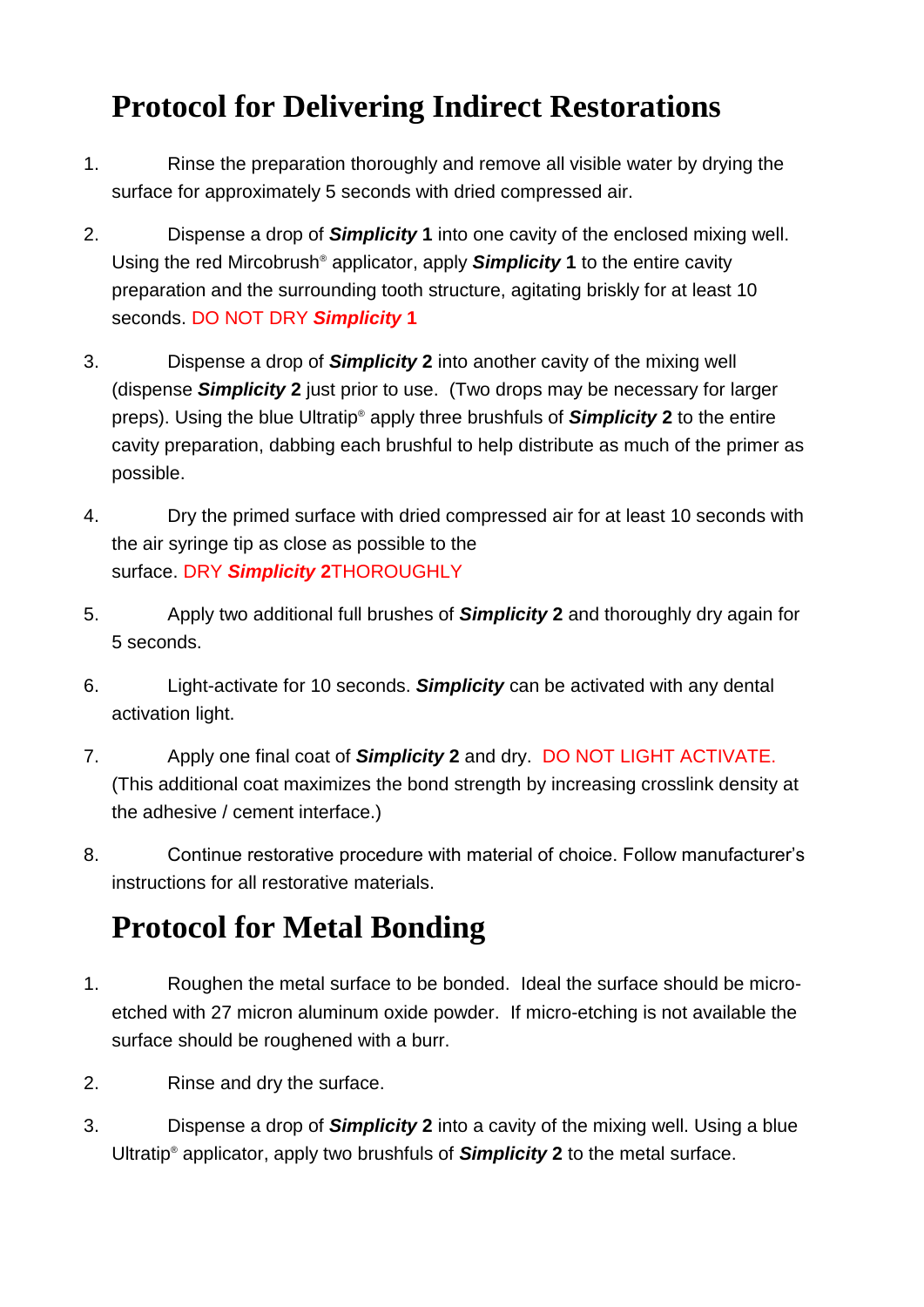- 4. Dry the primed surface with dried compressed air for at least 10 seconds with the air syringe tip as close as possible to the surface. DRY *Simplicity* **2**THOROUGHLY
- 5. Light-activate for 10 seconds. *Simplicity* can be activated with any dental activation light.
- 6. Continue restorative procedure with material of choice. Follow manufacturer's instructions for all restorative materials.

# **Protocol for Bonding to Existing Composite**

- 1. Roughen the composite surface to be bonded. Ideal the surface should be micro-etched with 27 micron aluminum oxide powder. If micro-etching is not available the surface should be roughened with a burr.
- 2. Rinse and dry the surface.
- 3. Dispense a drop of *Simplicity* **2** into a cavity of the mixing well. Using a blue Ultratip® applicator, apply two brushfuls of *Simplicity* **2** to the metal surface.
- 4. Dry the primed surface with dried compressed air for at least 10 seconds with the air syringe tip as close as possible to the surface. DRY *Simplicity* **2**THOROUGHLY
- 5. Light-activate for 10 seconds. *Simplicity* can be activated with any dental activation light.
- 6. Continue restorative procedure with material of choice. Follow manufacturer's instructions for all restorative materials.

### **Protocol for the Delivery of a CAD/CAM (or all ceramic) Restoration**

#### **Preparing the Tooth:**

- 1. Rinse the preparation thoroughly and remove all visible water by drying the surface for approximately 5 seconds with dried compressed air.
- 2. Dispense a drop of *Simplicity* **1** into one cavity of the enclosed mixing well. Using the red Microbrush® applicator, apply *Simplicity* **1** to the entire cavity preparation and the surrounding tooth structure, agitating briskly for at least 10 seconds. DO NOT DRY *Simplicity* **1**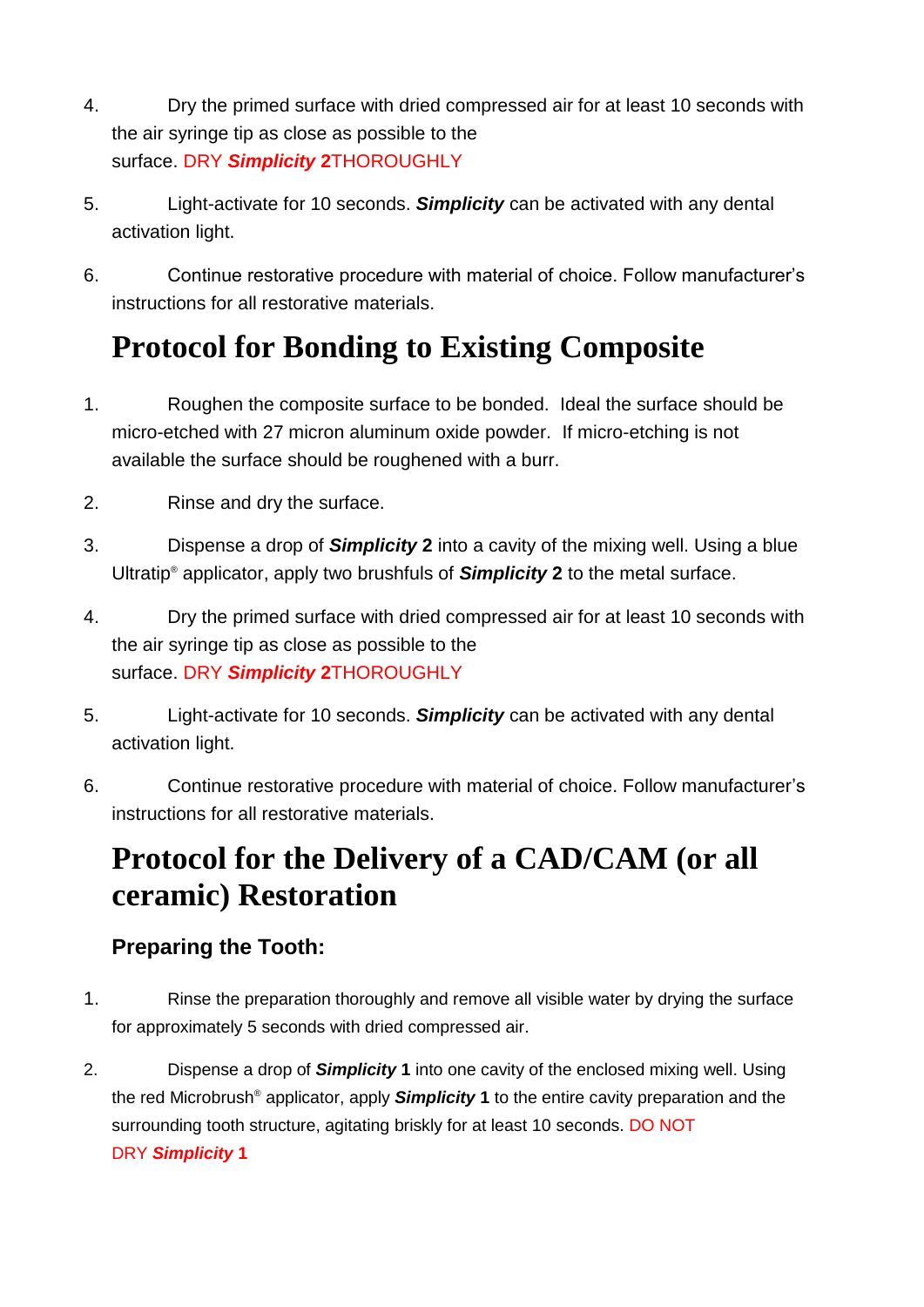- 3. Dispense a drop of *Simplicity* **2** into another cavity of the mixing well. Using the blue Ultratip® applicator apply three brushfuls of *Simplicity* 2 to the entire cavity preparation, dabbing each brushful to help distribute as much of the primer as possible.
- 4. Dry the primed surface with dried compressed air for at least 10 seconds with the air syringe tip as close as possible to the surface. DRY *Simplicity* **2**THOROUGHLY
- 5. Apply two additional coats of *Simplicity* **2** and dry thoroughly
- 6. Light-activate for 10 seconds. *Simplicity* can be activated with any dental activation light.

### **Imaging for CEREC® Restorations:**

- 1. Wipe off the oxygen-inhibited layer with a cotton pellet soaked in either isopropyl or ethyl alcohol, rinse and dry
- 2. Apply the scanning powder and scan the restoration
- 3. Rinse the powder off with an air-water spray. If any powder remains it may be removed with a cotton pellet soaked with *Simplicity* **1**, rinsed and dried.
- 4. Isolation may be removed at this time if desired or may be left in place depending on clinician choice.

### **Preparing the Restoration:**

It is highly recommended the restoration is lightly micro-etched (27micron aluminum oxide), rinsed and dried prior to silanation and delivery. The micro-etching not only provides additional mechanical retention but also ensure the surface is completely free from milling oils and other contaminants.

- 1. Clean the restoration thoroughly to be sure all milling oil and other contaminates are removed. This can be done with steam or very thorough cleansing with isopropyl alcohol. Water and air will not provide a sufficiently clean surface.
- 2. Using a Microtip® applicator, apply an even coating of the prepared *Interface* solution to the ceramic surface and allow to dwell for 10 seconds.
- 3. Dry the *Interface* solution thoroughly (approximately 5 seconds)
- 4. Apply 2 coats of *Simplicity* **2** to the surface, dry thoroughly and light activate for 10 seconds.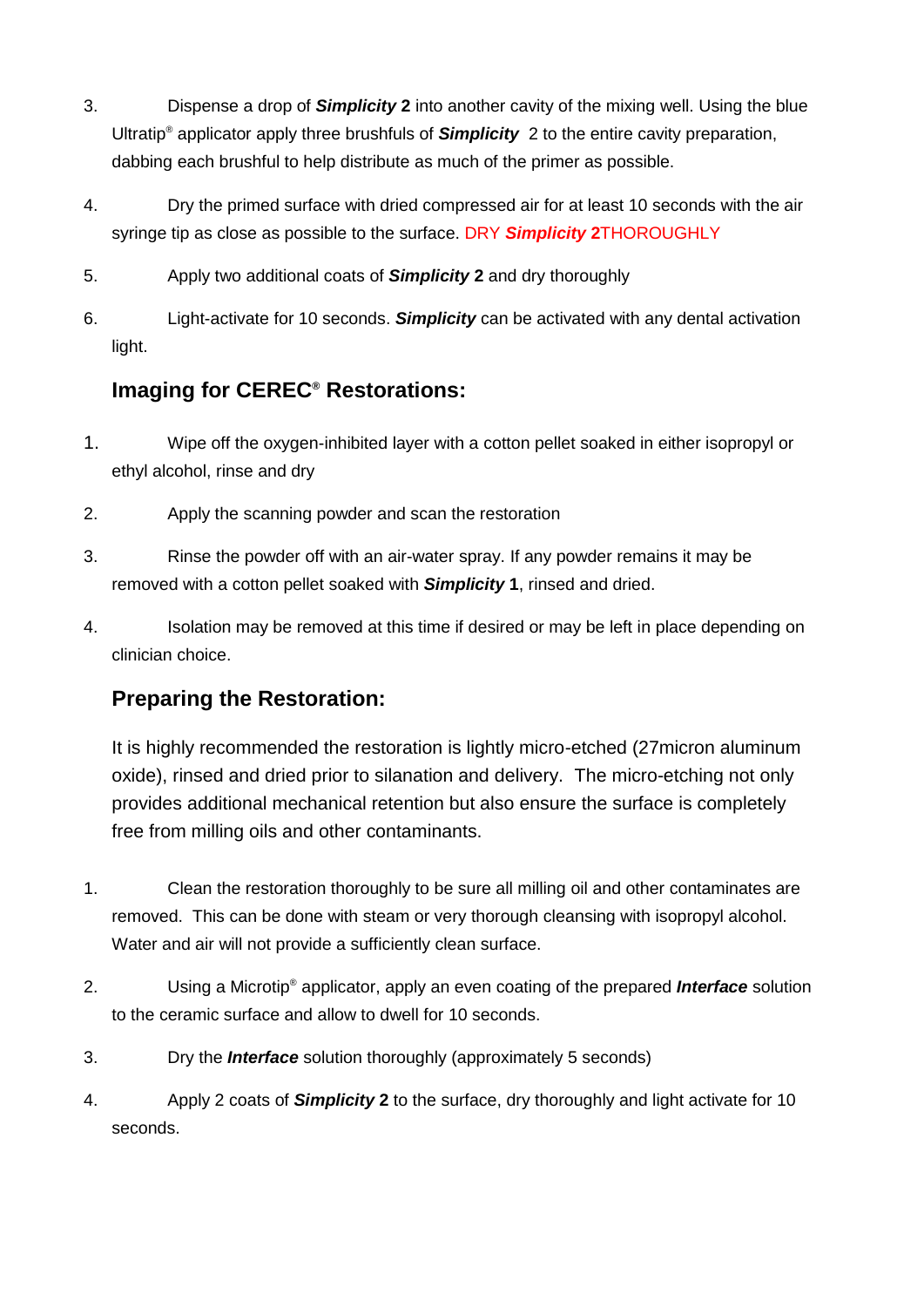#### **Delivering the Restoration:**

- 1. If isolation has been maintained, apply 2 coats of *Simplicity* **2** to the sealed prep and dry thoroughly. Do not light activate.
- 2. If isolation has not been maintained or the sealed prep has become contaminated, the sealed prep should be cleaned with a cotton pellet soaked in alcohol, rinsed and dried. Then apply 2 coats of *Simplicity* **2** to the sealed prep and dry thoroughly. Do not light activate.
- 3. **Anchor**® luting cement is then inserted either into the prep or onto the fitting surface of the restoration and the restoration is seated. As the **Anchor**® resin gels, the excess may be removed. Once the excess cement is removed, each restoration surface is light-activated for 10 seconds and the process is complete.

#### **Protocol for Sealing and Imaging for a CEREC® Restoration:**

The following technique seals the tooth prior to introducing imaging powder which can be difficult to completely remove from the dentin tubules. By following this technique, sensitivity and bonding issues will be eliminated.

- 1. Prepare the tooth for the CEREC® restoration
- 2. Apply *Simplicity* as per manufacturer's instructions
- 3. Wipe off the oxygen-inhibited layer with a cotton pellet soaked in either isopropyl or ethyl alcohol, rinse and dry
- 4. Apply the scanning powder and scan the restoration
- 5. Rinse the powder off with an air-water spray. If any powder remains it may be removed with a cotton pellet soaked with *Simplicity* **1**, rinsed and dried.
- 6. Isolation may be removed at this time if desired or may be left in place depending on clinician choice.
- 7. Once the restoration is fabricated and cleaned, the inner bonded surface may be sandblasted lightly with 27 micron aluminum oxide, rinsed and dried. Then*Interface* and *Simplicity* **2** are applied, dried thoroughly
- 8. If isolation has been maintained, *Simplicity* **2** only need be applied to the sealed prep and dried thoroughly.
- 9. If isolation has not been maintained, the sealed prep should be cleaned with a cotton pellet soaked in alcohol, rinsed and dried. Then *Simplicity* **2** may be applied as above.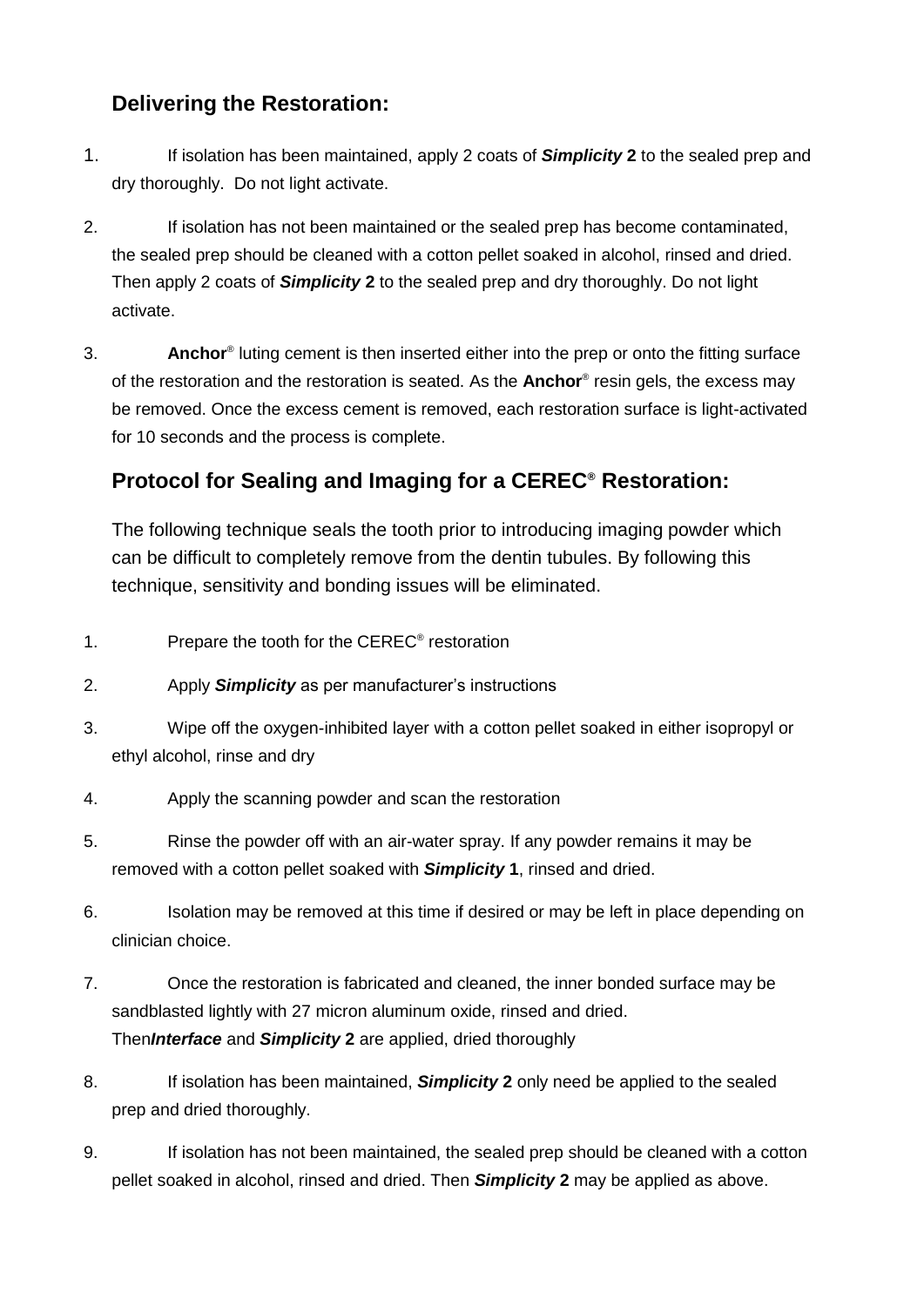**Anchor**® luting cement is then inserted either into the prep or onto the fitting surface of the restoration and the restoration is seated. As the **Anchor**® resin gels, the excess may be removed. Once the excess cement is removed, each restoration surface is light-activated for 10 seconds and the process is complete.

For a more detail protocol for the delivery of a CAD/CAM restoration please see the prior page.

## **Protocol for Sealing and Imaging for a CEREC® Restoration**

The following technique seals the tooth prior to introducing imaging powder which can be difficult to completely remove from the dentin tubules. By following this technique, sensitivity and bonding issues will be eliminated.

- 1. Prepare the tooth for the CEREC® restoration
- 2. Apply *Simplicity* as per manufacturer's instructions
- 3. Wipe off the oxygen-inhibited layer with a cotton pellet soaked in either isopropyl or ethyl alcohol, rinse and dry
- 4. Apply the scanning powder and scan the restoration
- 5. Rinse the powder off with an air-water spray. If any powder remains it may be removed with a cotton pellet soaked with *Simplicity* **1**, rinsed and dried.
- 6. Isolation may be removed at this time if desired or may be left in place depending on clinician choice.
- 7. Once the restoration is fabricated and cleaned, the inner bonded surface may be sandblasted lightly with 27 micron aluminum oxide, rinsed and dried. Then*Interface* and *Simplicity* **2** are applied, dried thoroughly
- 8. If isolation has been maintained, *Simplicity* **2** only need be applied to the sealed prep and dried thoroughly.
- 9. If isolation has not been maintained, the sealed prep should be cleaned with a cotton pellet soaked in alcohol, rinsed and dried. Then *Simplicity* **2** may be applied as above.

**Anchor**® luting cement is then inserted either into the prep or onto the fitting surface of the restoration and the restoration is seated. As the **Anchor**® resin gels, the